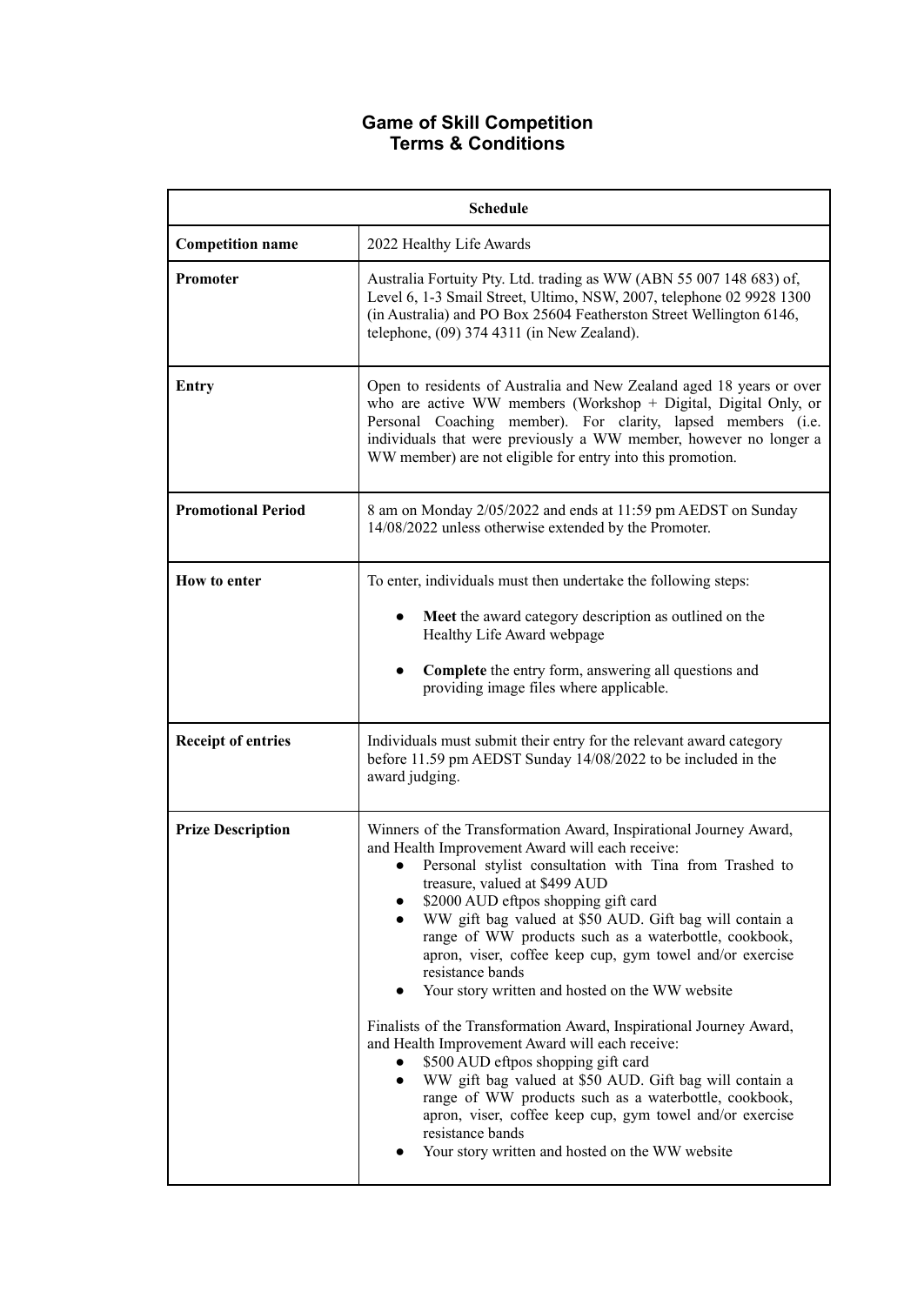|                               | Winners of the Better Together Award, Ripple Effect Award and<br>Connect-ers Choice Award will each receive:<br>\$500 AUD Red Balloon gift card<br>$\bullet$<br>WW gift bag valued at \$50 AUD. Gift bag will contain a<br>$\bullet$<br>range of WW products such as a waterbottle, cookbook,<br>apron, viser, coffee keep cup, gym towel and/or exercise<br>resistance bands<br>Your story written and hosted on the WW website                                           |
|-------------------------------|----------------------------------------------------------------------------------------------------------------------------------------------------------------------------------------------------------------------------------------------------------------------------------------------------------------------------------------------------------------------------------------------------------------------------------------------------------------------------|
|                               | Winners of the Workshop of the year Award will receive:<br>A 30 minute group online meet $\&$ greet with WW<br>Ambassador Anna Van Dyken, held at the time of the<br>winner's normal weekly Workshop.<br>WW gift bag valued at \$50 AUD. Gift bag will contain a<br>range of WW products such as a waterbottle, cookbook,<br>apron, viser, coffee keep cup, gym towel and/or exercise<br>resistance bands<br>Your Workshop's story written and hosted on the WW<br>website |
|                               | Winners of the "In 60 words or less, tell us one way WW has<br>changed your life" competition will each receive:<br>\$250 AUD eftpos shopping gift card                                                                                                                                                                                                                                                                                                                    |
| <b>Total number of prizes</b> | There are 19 prizes to be won in the 2022 Healthy Life Awards.                                                                                                                                                                                                                                                                                                                                                                                                             |
| <b>Total Prize Pool Value</b> | Over \$14,250 AUD                                                                                                                                                                                                                                                                                                                                                                                                                                                          |
| <b>Judges</b>                 | The judges of the 2022 Healthy Life Awards will be WW employees<br>from a range of departments.                                                                                                                                                                                                                                                                                                                                                                            |
| Determining the winners       | Entrants will be judged and Finalists and Winners determined from<br>15/08/2022 to 4/09/2022. Due to remote working, judging will take<br>place via Zoom Meetings.                                                                                                                                                                                                                                                                                                         |
| <b>Notifying finalists</b>    | Within 30 days of finalists being determined, each finalist will be<br>notified by phone or email.                                                                                                                                                                                                                                                                                                                                                                         |
| <b>Notifying winners</b>      | Within 30 days of finalists being determined, the winners will be<br>notified via a live WW member event.                                                                                                                                                                                                                                                                                                                                                                  |
| <b>Publishing results</b>     | Within 7 days of the winners being notified, the name and state or<br>town of each will be published via WW emails, on our social<br>channels and on the Healthy Life Award webpage.                                                                                                                                                                                                                                                                                       |
| Non-liable                    | As a condition of entering this promotion, each entrant grants the<br>Promoter, to use, reproduce, modify, adapt, publish and display their<br>entry (which shall include Content) for any purpose, including but not<br>limited to future promotional, marketing or publicity purposes, in any<br>media, without compensation, restriction on use, attribution or liability.                                                                                              |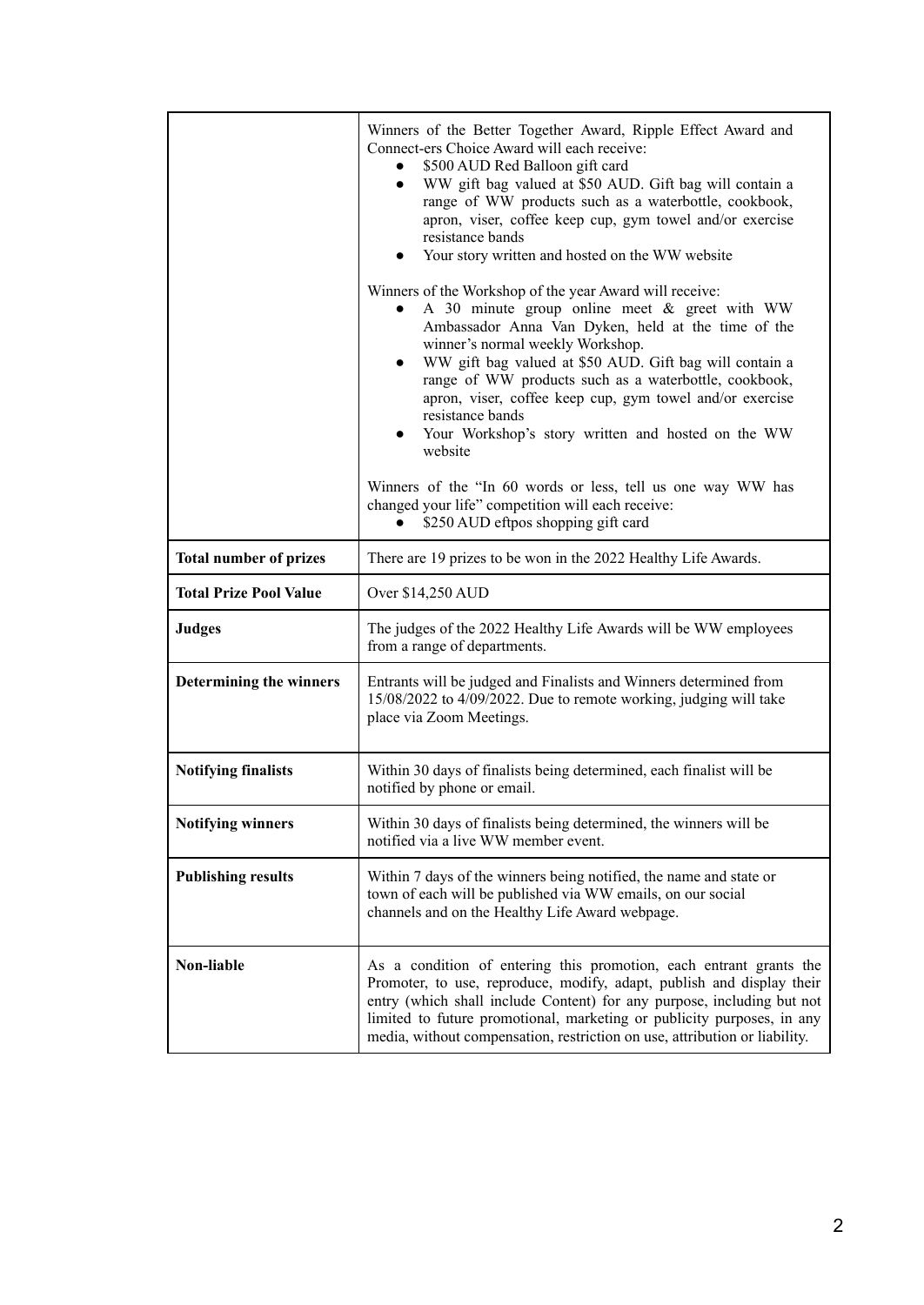# **PART A - INTRODUCTION**

- 1. Information on how to enter and the prize form part of these Terms and Conditions.
- 2. Participation in this promotion is deemed acceptance of these Terms and Conditions.
- 3. The promoter ("**Promoter**") is Australia Fortuity Pty. Ltd. trading as WW (ABN 55 007 148 683) of Level 6, 1-3 Smail Street, Ultimo, NSW, 2007, telephone 02 9928 1300 (in Australia) and PO Box 25604 Featherston Street Wellington 6146, telephone, (09) 374 4311 (in New Zealand).
- 4. Entries must comply with these terms and conditions to be valid.
- 5. Where there is any inconsistency between the Schedule and Parts A to I of these terms and conditions, the schedule will prevail.

#### **PART B - WHO CAN ENTER THE COMPETITION**

- 6. Entry is only open to Australia and New Zealand residents aged 18 years or over who is an active WW member (Workshop + Digital or Digital Only). For clarity, lapsed members (i.e. individuals that were previously a WW member, however no longer a WW member) are not eligible for entry into this promotion. Workshop of the year award winners must be Workshop + Digital members who have attended that particular Workshop at least once per month during the duration of the competition.
- 7. Employees (and their immediate families) of the Promoter and agencies associated with this promotion are ineligible to enter. Immediate family means any of the following: spouse, ex-spouse, de-facto spouse, child or step-child (whether natural or by adoption), parent, step-parent, grandparent, step-grandparent, uncle, aunt, niece, nephew, brother, sister, step-brother, step-sister or 1<sup>st</sup> cousin.

# **PART C - PROMOTIONAL PERIOD**

8. Promotion commences at 8 am on Monday 2/05/2022 and ends at 11:59 pm AEDST on Sunday 14/08/2022 ("Promotional Period").

#### **PART D - HOW TO ENTER**

- 9. Individuals must be eligible to enter and be a WW member (Workshop+Digital, Digital-only or Personal Coaching Members) during the Promotional Period.
- 10. To enter, each entrant must comply with the "How to Enter" section of the schedule.
- 11. To enter, individuals must then undertake the following steps:
	- (a) Meet the award category description as outlined on the Healthy Life Award webpage
	- (b) Complete the entry form, answering all questions and providing image files where applicable.
	- (c) Submit the fully completed entry form before 11.59 pm 14/08/2022 to be included in the promotion.
- 12. The Promoter reserves the right, at any time, to verify the validity of entries and entrants (including an entrant's identity, age and place of residence) and reserves the right, in its sole discretion, to disqualify any individual who the Promoter has reason to believe has breached any of these Terms and Conditions, tampered with the entry process or engaged in any unlawful or other improper misconduct calculated to jeopardise fair and proper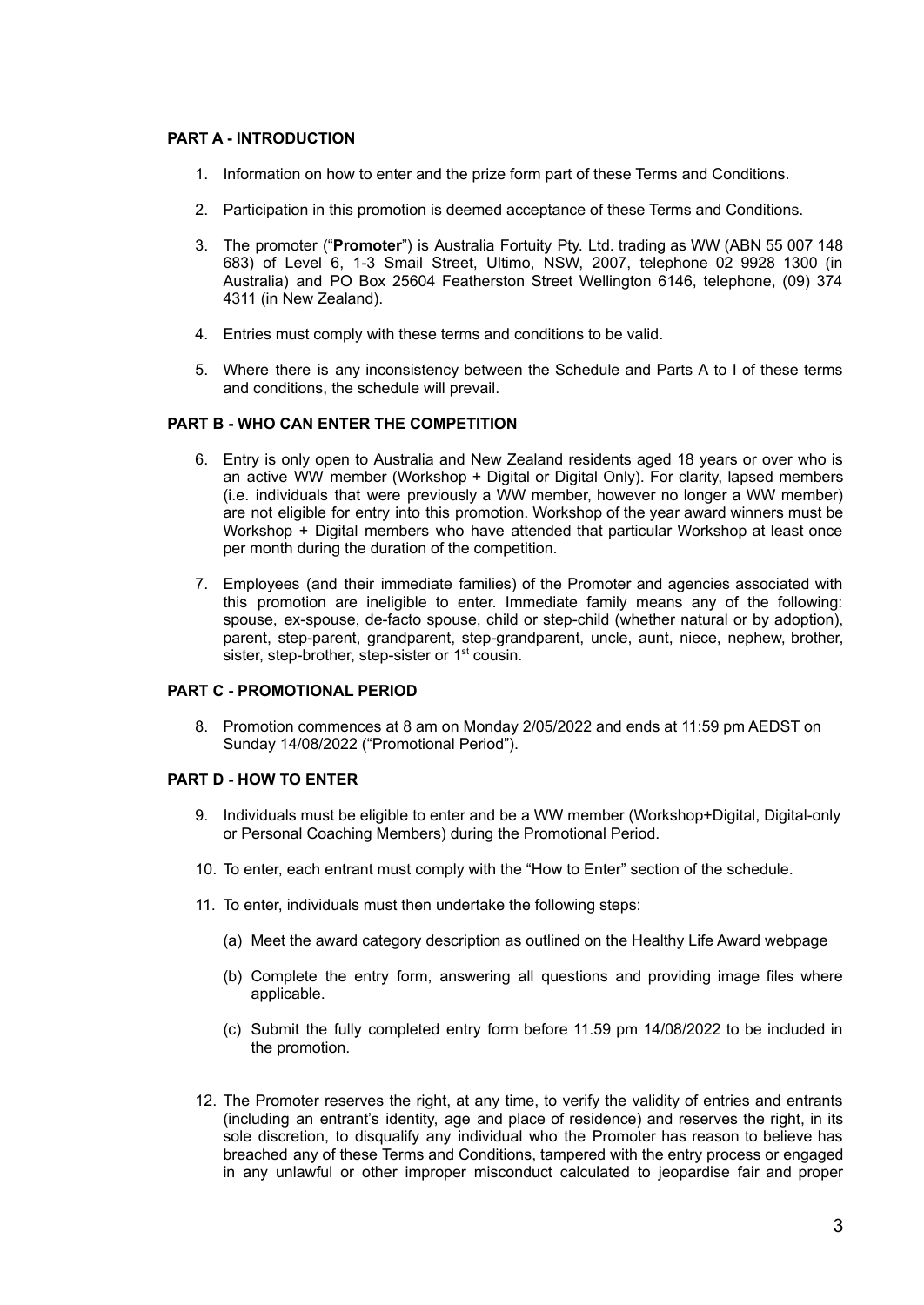conduct of the promotion. Errors and omissions may be accepted at the Promoter's discretion. Failure by the Promoter to enforce any of its rights at any stage does not constitute a waiver of those rights. The Promoter's legal rights to recover damages or other compensation from such an offender are reserved.

- 13. If there is a dispute as to the identity of an entrant, the Promoter reserves the right, in its sole discretion, to determine the entrant's identity.
- 14. Entrants agree that they are fully responsible for any materials they submit via the promotion, including but not limited to question responses, comments, recordings and images ("**Content**"). The Promoter shall not be liable in any way for such Content to the full extent permitted by law. The Promoter may remove or decline to publish any Content without notice for any reason whatsoever. Entrants warrant and agree that:
	- (d) they will not submit any Content that is unlawful or fraudulent or that the Promoter may deem in breach of any intellectual property, privacy, publicity or other rights, defamatory, obscene, derogatory, pornographic, sexually inappropriate, violent, abusive, harassing, threatening, objectionable with respect to race, religion, origin or gender, not suitable for children aged under 15, or otherwise unsuitable for publication;
	- (e) their Content shall not contain viruses or cause injury or harm to any person or entity;
	- (f) they will obtain prior consent from any person or from the owner(s) of any property that appears in their Content;
	- (g) the Content is the original literary work of the entrant that does not infringe the rights of any third party;
	- (h) they consent to any use of the Content which may otherwise infringe the Content creator's/creators' moral rights pursuant to the *Copyright Act 1968* (Cth) and warrant that they have the full authority to grant these rights; and
	- (i) they will comply with all applicable laws and regulations, including without limitation, those governing copyright, content, defamation, privacy, publicity and the access or use of others' computers or communication systems.

Without limiting any other terms herein, the entrant agrees to indemnify the Promoter for any breach of the above terms.

#### **PART E - PRIZES**

- 15. Each prize is not transferable, exchangeable or redeemable for cash.
- 16. If a Prize is unavailable for reasons beyond the Promoter's control, the Promoter reserves the right to substitute the Prize with a prize of equal or greater monetary value. This right is subject to any applicable legislation, regulations or directions from a regulatory authority.
- 17. Once a Prize has left the Promoter's premises, the Promoter takes no responsibility for the Prize being damaged, lost or stolen.
- 18. A winner's use of the Prize is entirely at their own risk. Before a Prize is awarded, a winner may be required to sign an agreement to release the Promoter from and indemnify the Promoter against any liability arising from the winner's acceptance and use of the Prize and the winner's participation in the Competition.
- 19. At the end of the promotional period, judges will be searching for 7 (seven) winners from the entire entry pool. Judges will award these winners with the relevant category prize.
- 20. See schedule for prize packs and total prize value.

# **PART F - HOW THE WINNERS ARE DETERMINED**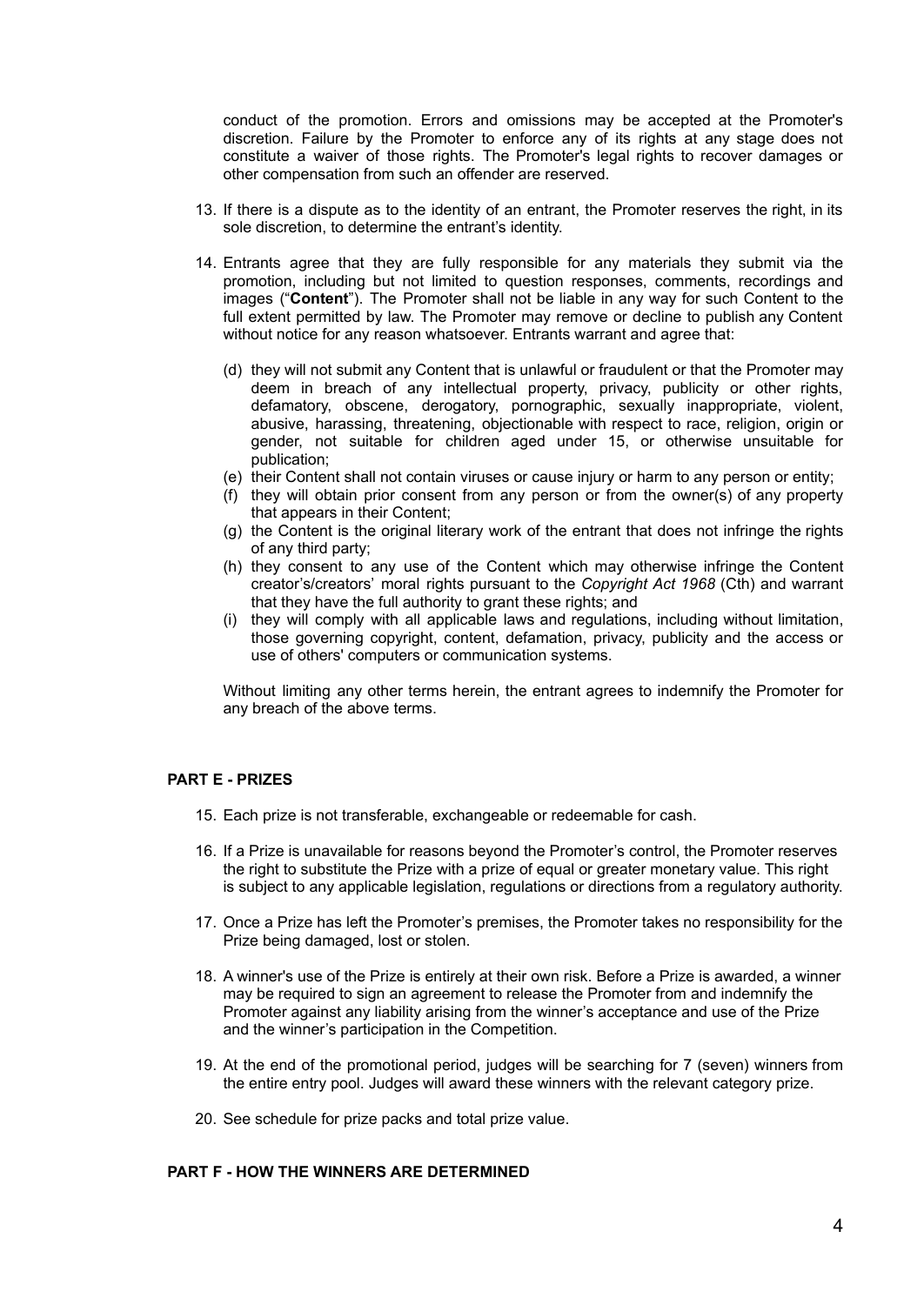- 21. The Competition is a game of skill. Chance plays no part in determining the winner(s).
- 22. At the time and date specified in the "Determining the winner(s)" section of the Schedule, each valid entry will be judged individually on its merits by the Judges based on the Content Criteria.
- 23. The winning entry or entries will be the entry or entries that best satisfy the Content Criteria, as determined by the Judges.
- 24. Each entry will be individually judged based on the literary and creative merit of the entry application.
- 25. The Judges' decision will be final and binding, and no correspondence with entrants or any other person will be entered into.
- 26. The judging will occur at WW Level 6, 1-3 Smail Street, Ultimo, NSW, 2007, commencing on 15/08/2022. The judges may select additional reserve entries that they determine to be the following best and record them in case of an invalid entry or ineligible entrant.

#### **PART G - NOTIFICATION AND CLAIMING OF PRIZE(S)**

- 27. The finalist(s) will be notified by telephone or email within 30 days of being determined.
- 28. The winner(s) will be notified by the WW live event or telephone or email within 30 days of being determined a finalist.
- 29. The Promoter will provide each winner with instructions on how to claim their Prize. It is the responsibility of each winner to comply with the Promoter's instructions.
- 30. The Promoter reserves the right to request each winner to provide proof of their identity.
- 31. Names of winner(s) will be published online on the Healthy Life Award webpage, and through WW social and email channels.
- 32. Each winner agrees to participate and cooperate, as required, in all publicity activities relating to the Competition, including, without limitation, being interviewed, photographed, filmed and recorded.
- 33. It is the responsibility of each entrant to notify the Promoter of any change to their contact details.
- 34. If for any reason a winner does not take the prize (or an element of the prize) by the time stipulated by the Promoter, then the prize (or that element of the prize) will be forfeited.

# **PART H - NO LIABILITY**

- 35. As a condition of entering this promotion, each entrant licenses and grants the Promoter, its affiliates and sublicensees a non-exclusive, royalty-free, perpetual, worldwide, irrevocable, and sub-licensable right to use, reproduce, modify, adapt, publish and display their entry (which shall include Content) for any purpose, including but not limited to future promotional, marketing or publicity purposes, in any media, without compensation, restriction on use, attribution or liability.
- 36. Entrants consent to the Promoter using their name, likeness, entry responses, image and/or voice in the event they are a winner (including photograph, film and/or recording of the same) in any media for an unlimited period without remuneration to promote this